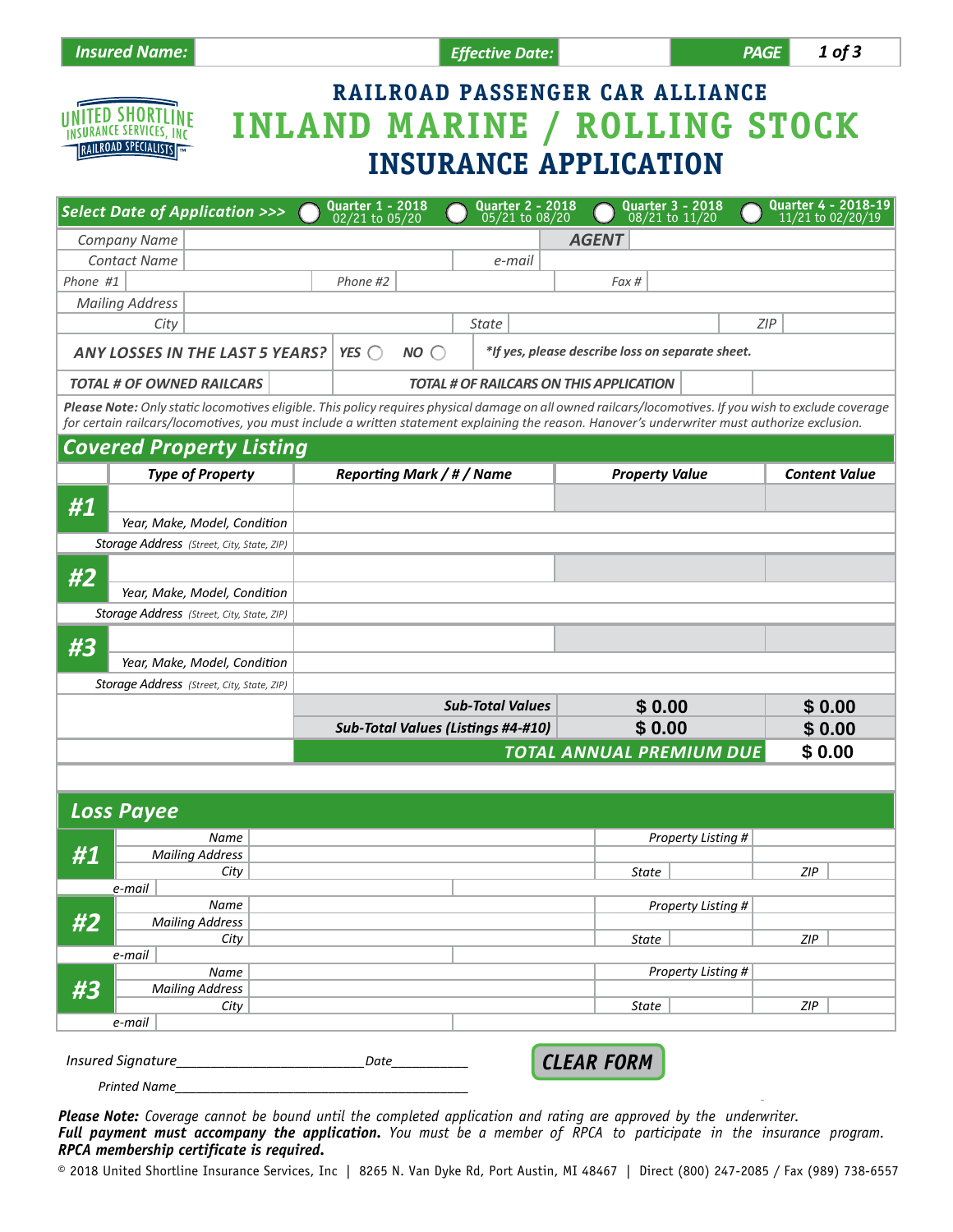

# **RAILROAD PASSENGER CAR ALLIANCE INLAND MARINE / ROLLING STOCK INSURANCE APPLICATION**

| <b>Covered Property Listing</b><br>(continued from page 1) |                                            |                                           |                       |                      |  |
|------------------------------------------------------------|--------------------------------------------|-------------------------------------------|-----------------------|----------------------|--|
|                                                            | <b>Type of Property</b>                    | <b>Reporting Mark / # / Name</b>          | <b>Property Value</b> | <b>Content Value</b> |  |
| #4                                                         |                                            |                                           |                       |                      |  |
|                                                            | Year, Make, Model, Condition               |                                           |                       |                      |  |
|                                                            | Storage Address (Street, City, State, ZIP) |                                           |                       |                      |  |
| #5                                                         |                                            |                                           |                       |                      |  |
|                                                            | Year, Make, Model, Condition               |                                           |                       |                      |  |
|                                                            | Storage Address (Street, City, State, ZIP) |                                           |                       |                      |  |
| #6                                                         |                                            |                                           |                       |                      |  |
|                                                            | Year, Make, Model, Condition               |                                           |                       |                      |  |
|                                                            | Storage Address (Street, City, State, ZIP) |                                           |                       |                      |  |
| #7                                                         |                                            |                                           |                       |                      |  |
|                                                            | Year, Make, Model, Condition               |                                           |                       |                      |  |
|                                                            | Storage Address (Street, City, State, ZIP) |                                           |                       |                      |  |
| #8                                                         |                                            |                                           |                       |                      |  |
|                                                            | Year, Make, Model, Condition               |                                           |                       |                      |  |
|                                                            | Storage Address (Street, City, State, ZIP) |                                           |                       |                      |  |
| #9                                                         |                                            |                                           |                       |                      |  |
|                                                            | Year, Make, Model, Condition               |                                           |                       |                      |  |
|                                                            | Storage Address (Street, City, State, ZIP) |                                           |                       |                      |  |
| #10                                                        |                                            |                                           |                       |                      |  |
|                                                            | Year, Make, Model, Condition               |                                           |                       |                      |  |
|                                                            | Storage Address (Street, City, State, ZIP) |                                           |                       |                      |  |
|                                                            |                                            | <b>Sub-Total Values (Listings #4-#10)</b> | \$0.00                | \$0.00               |  |
|                                                            |                                            |                                           |                       |                      |  |

*Insured Signature\_\_\_\_\_\_\_\_\_\_\_\_\_\_\_\_\_\_\_\_\_\_\_\_\_\_\_\_\_ Date \_\_\_\_\_\_\_\_*

*NO REFUNDS or RETURN ON PREMIUM*

*Printed Name\_\_\_\_\_\_\_\_\_\_\_\_\_\_\_\_\_\_\_\_\_\_\_\_\_\_\_\_\_\_\_\_\_\_\_\_\_\_\_\_\_\_*

*CLEAR FORM*

*This information is not a representation that coverage does or does not exist for any particular claim or loss under any policy. Coverage depends on the facts*  and circumstances involved in the claim or loss, all applicable policy provisions, and any applicable law. Availability of coverage referenced in this document *can depend on underwriting qualifications and state regulations.* 

© 2018 United Shortline Insurance Services, Inc | 8265 N. Van Dyke Rd, Port Austin, MI 48467 | Direct (800) 247-2085 / Fax (989) 738-6557